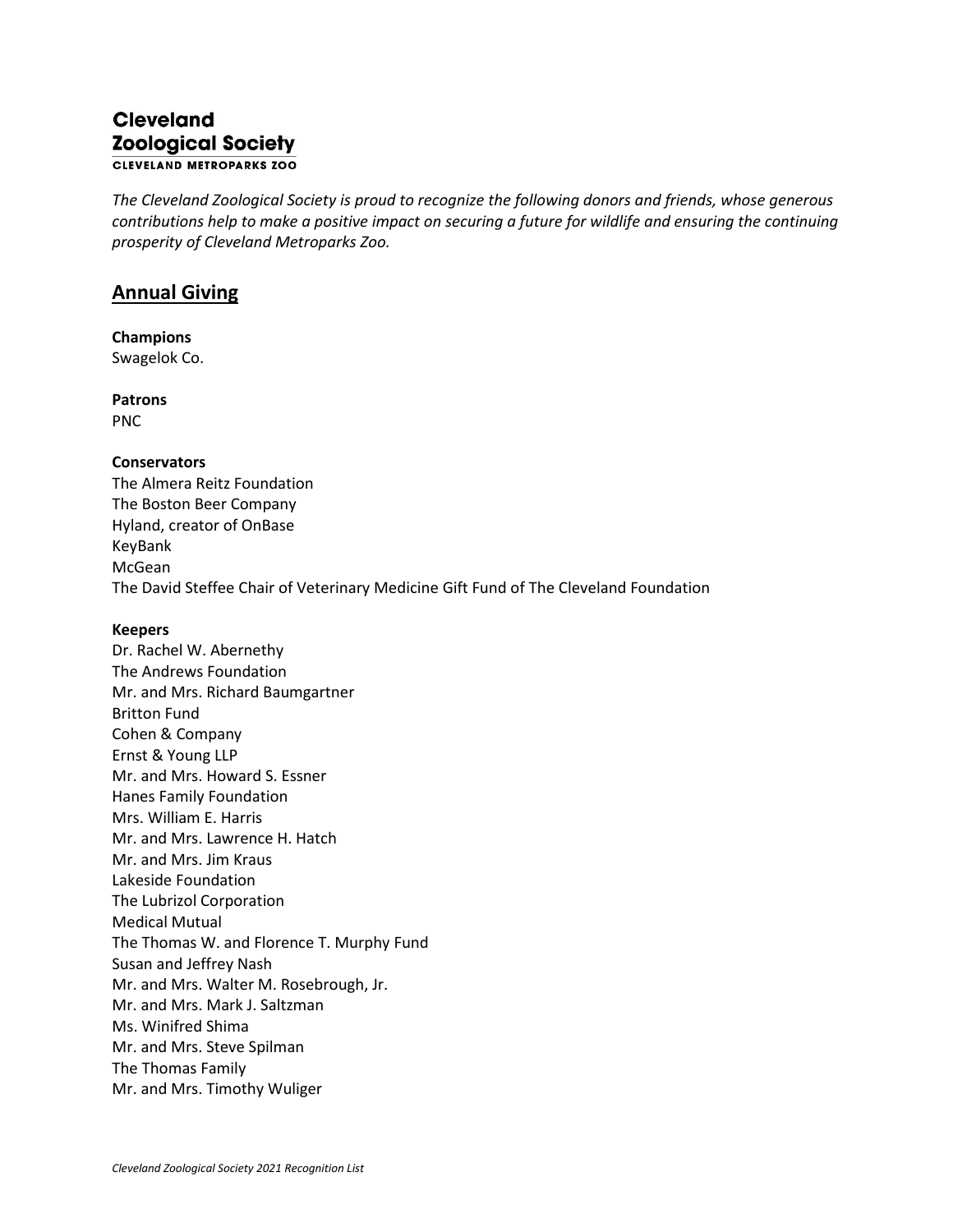#### **Special Gifts**

Anonymous (4) Mr. and Mrs. David J. Abood Mr. and Mrs. Louis Adipietro, Jr. Mr. and Mrs. Victor B. Alexander Mr. Joseph J. Allotta Mr. and Mrs. Todd C. Amsdell Mr. and Mrs. Brad Anderson Dr. David G. Anthony Applied Industrial Technologies, Inc. ARAMARK ASI International, LTD. Mr. James A. Attwood, Jr. and Ms. Leslie K. Williams Dr. Elizabeth S. Babcox and Dr. David S. Barnes The Ruth and Elmer Babin Foundation Mr. Richard Bamberger and Ms. Cindy Struk Ms. Carol A. Barnak Dr. Kimberly Bates and Dr. Craig G. Bates Mr. and Mrs. Paul Bednarik Ms. Vanessa M. Behrend and Mr. Robert J. Ellis, Jr. The Bonne Bell Family Foundation Mr. and Mrs. James M. Bemer Mr. and Mrs. John J. Benedejcic Ms. Virginia D. Benjamin and Mr. Philip L. Woodcock Mrs. Kathryn Berkshire and Ms. Jessica Berkshire Mr. and Mrs. Paul R. Berne Ms. Ginny Bertram Ms. Mary Kay Beyer Mr. and Mrs. Aamir Bharmal Mr. and Mrs. Carl E. Black Mr. and Mrs. Lawrence Blaustein Mr. and Mrs. Michael D. Boehm Muffy and Jim Boland Ms. Teri Booher Mr. and Mrs. Lawrence J. Boron Dr. Christopher P. Brandt and Dr. Beth Brandt Sersig Mr. and Mrs. David Brickner Dr. Barbara Brown and Dr. Steve Ward Mrs. Jack L. Brown Brown-Forman Corporation Mr. Ross H. Bushman Calfee, Halter & Griswold LLP Mr. Gerald F. Cannon and Ms. Kerry Beckette Mrs. Susan J. Cannon and Mr. David H. Cannon Dane and Dottie Carney Mr. and Mrs. David G. Catanzarite Mr. and Mrs. Joe Cistolo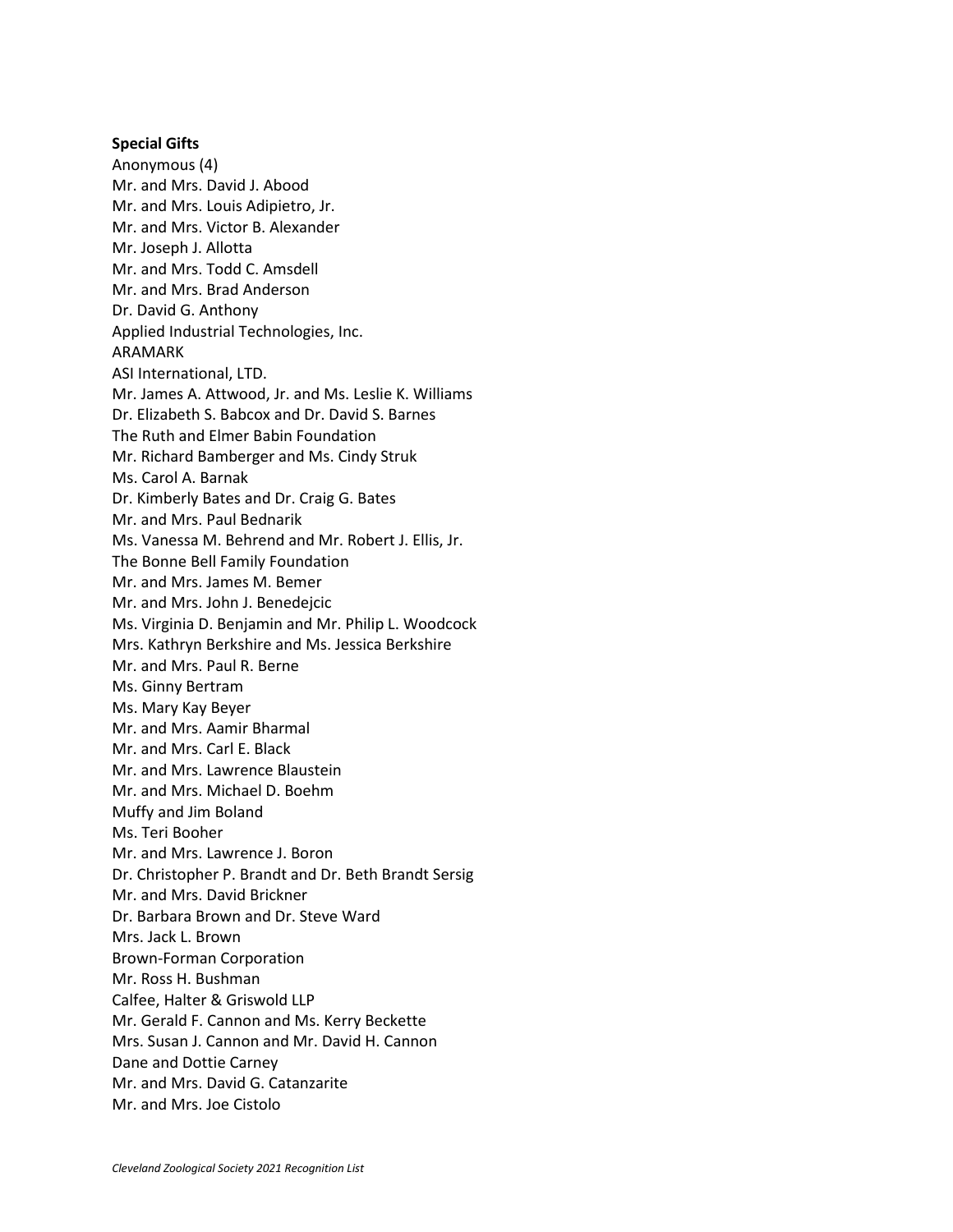Cleveland Wire Cloth & Manufacturing Company Ms. Doris A. Clinton-Gobec and Mr. Matthew R. Gobec The George W. Codrington Charitable Foundation Ms. Nan Cohen and Mr. Daniel Abrams Mr. and Mrs. Kevin Connors Mr. and Mrs. Dennis A. Conrad The Conway Family Foundation Mr. and Mrs. Thomas J. Cook Karen\* & Doug Cooper Covia Mrs. Ellen June Cowher Brett Custer and Rachel Cordy Ms. Veronica A. Czekaj and Ms. Frances A. Brady Mrs. Anna Dachtler Mr. and Mrs. Peter W. Danford Mr. and Mrs. David G. Davies The Deno Family Charitable Fund Timothy and Pamela Desanzo Family Fund at the Cleveland Foundation Mr. and Mrs. Sean Grandage Ms. Stephanie Difranco Ms. Carol H. Donaldson Mr. and Mrs. Robert J. Duale Mr. Eric W. Dunn and Mrs. Jennifer Myers Mr. and Mrs. Robert A. Durham Bob and Darlene Duvin Dr. Julie A. Edgar and Mr. Adrian D. Edgar Mr. and Mrs. Robert A. Ellis Mr. and Mrs. Robert Elmore Mr. Carl E. Engelman and Dr. Tracy L. Hull Mr. and Mrs. Theodore Evans, Jr. Ms. Carmen Everett-Dehaan and Mrs. Sarah Crespo Dennis and Michelle Farmer Mr. and Mrs. Robert U. Fein Mr. James Fidler Mr. and Mrs. Charles D. Fowler Mr. and Mrs. Richard J. Fox Jim and Linda Francis Mr. and Mrs. Coty Franklin Mrs. John R. Fraylick Ms. Joy M. Freda Mr. and Mrs. Gregory D. Friedman Dr. and Mrs. Daniel G. Fuller Ms. Janet Glaeser and Ms. Patricia Glaeser Ms. Michelle R. Godish and Mrs. Amanda Mitchell Mr. Larry A. Gogolick Ms. Nancy Gorenshek Mr. and Mrs. Terrance J. Gorges Gould Inc. Foundation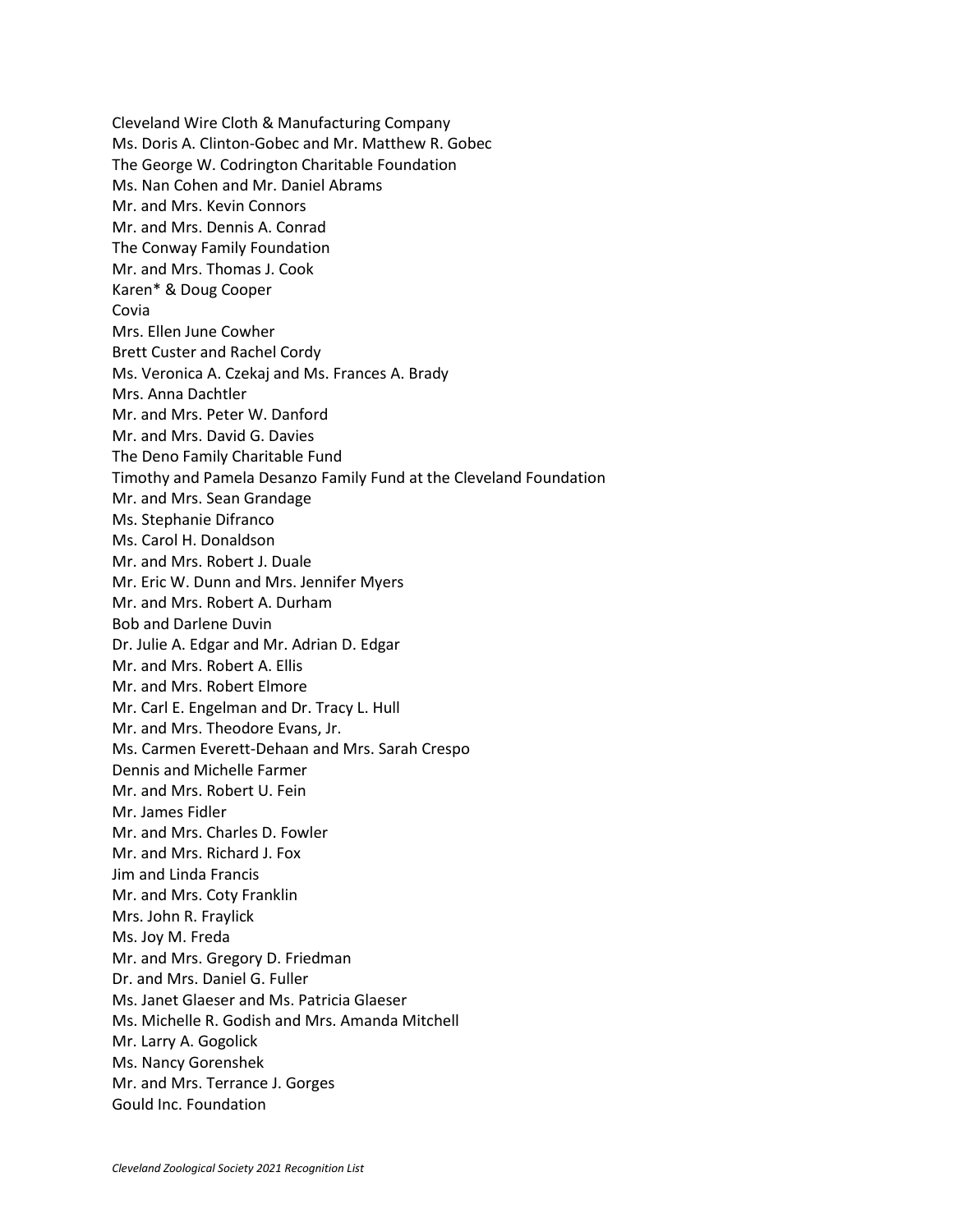Mr. and Mrs. Aaron Grossman Mr. Douglas M. Grossman and Ms. Kathleen A. Moran Mr. and Mrs. David Grubb Dr. and Mrs. Andrew A. Guzowski Mrs. Paula Haffner Mr. Robert M. Hahn and Ms. Joan O'Malley The Carol & Graham Hall Family Foundation Carol and Graham Hall Mr. and Mrs. Eric S. Hall Hamilton Beach Brands Holding Company Ms. Nancy Hancock Griffith Mrs. Nancy J. Hansen The William E. Harris Family Fund at The Cleveland Foundation Sam and Kim Hartwell Mr. and Mrs. Tom Haught Dr. Paul A. Hechko and Dr. Jennifer Hechko Nicole and Stephen Hilbert Dr. and Mrs. Robert E. Hobbs Mr. Brooks G. Hull and Mr. Terry Gimmellie Ms. Julee M. Hunt Hyster-Yale Materials Handling, Inc. Mr. and Mrs. Donald M. Jack, Jr. Ken and Patti Jacko Mr. and Mrs. James W. Jaroszewski Ms. Jessica M. Jung Ms. J J Jursik Ms. Lori J. Kalberer Mr. Ray Kaliszewski and Mrs. Carol Leahey Ms. Renee Kamenos Mr. and Mrs. John Kaminski Mr. and Mrs. Anthony J. Kaniecki Ms. Janet A. Kappus Bernie and Nancy Karr Kendis Family Charitable Trust Mr. and Mrs. Jim Kilmer Mr. and Mrs. Nicholas Kinch Ms. Susan M. King Mr. and Mrs. James Kipfstuhl Mr. and Mrs. Stephen F. Kirk Mrs. Fred Klotzman Mr. and Mrs. Richard W. Koharik Mr. Stewart A. Kohl Mr. and Mrs. Paul H. Kohrs Dr. and Mrs. David Koncal Ms. Wanda L. Konjati Mr. and Mrs. William M. Kovach Ms. Tami Kowit Mr. and Mrs. Phillip J. Krell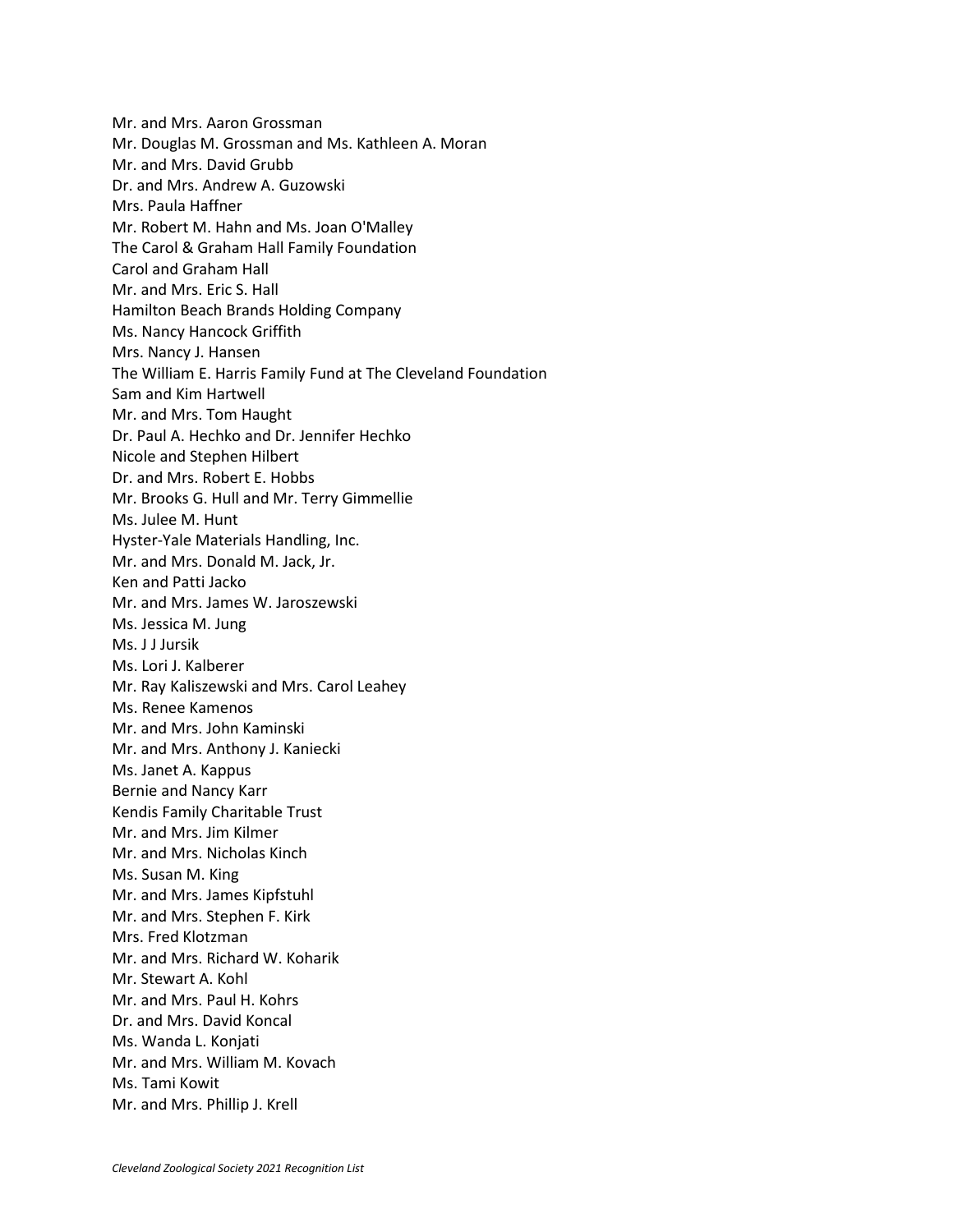Ms. Karen Kupchik Mrs. Sharon Kustra Mr. William B. La Place Mr. and Mrs. John J. Lane, Jr. Mr. Timothy M. Lavelle Tom and Kathy Leiden Fred A. Lennon Charitable Trust Ms. Susan J. Levitan and Mr. Alan Barnes Mr. and Mrs. Robert A. Lewis Mr. and Mrs. Rudolf B. Linnebach Mr. and Mrs. Paul Lipold Kim and Tom Littman The Lozick Family Foundation Jackie and Chuck Lurie Mr. Dale G. Lyndall Dr. Elizabeth P. Macintyre and Dr. Joseph A. Sopko Mr. and Mrs. Joseph J. Mahovlic Rita and Charles Maimbourg Mrs. Carlos A. Maldonado Jack, Joseph and Morton Mandel Foundation Stephen and Nancy Markus Mr. Robert J. Marok and Ms. Bridget Assing Marok Ms. Jane Martin Mr. Ron Martin and Mrs. Betty Martin The Elizabeth Ring Mather and William Gwinn Mather Fund Mr. and Mrs. Carmen A. Matteo Mr. and Mrs. William D. Matthews Mr. and Mrs. Mark C. Mazzone Mr. Mark D. McClusky and Ms. Barb J. McClusky Mr. and Mrs. Jay McKelvey Mr. and Mrs. Kevin McKibben Jeffrey Melda and Odalys Melda Bunnie and Bob Merckle Family Fund Mr. and Mrs. Anthony Messina Meyers, Roman, Friedberg & Lewis Ms. Biserka Mikleus George A. Misencik Living Trust Mr. and Mrs. Allen J. Mistysyn Mr. Monty Mlakar and Mrs. Laura Mlakar Franklin H. & Nancy S. Moore Foundation Ms. Victoria R. Moorehead Mr. and Mrs. Warren L. Morris Mr. and Mrs. James C. Mosher Ken and Sharon Mountcastle Mr. and Mrs. Patrick S. Mullin Mr. and Mrs. Gregg G. Muresan Deanna and Joe Murlin Ms. Susie B. Murphy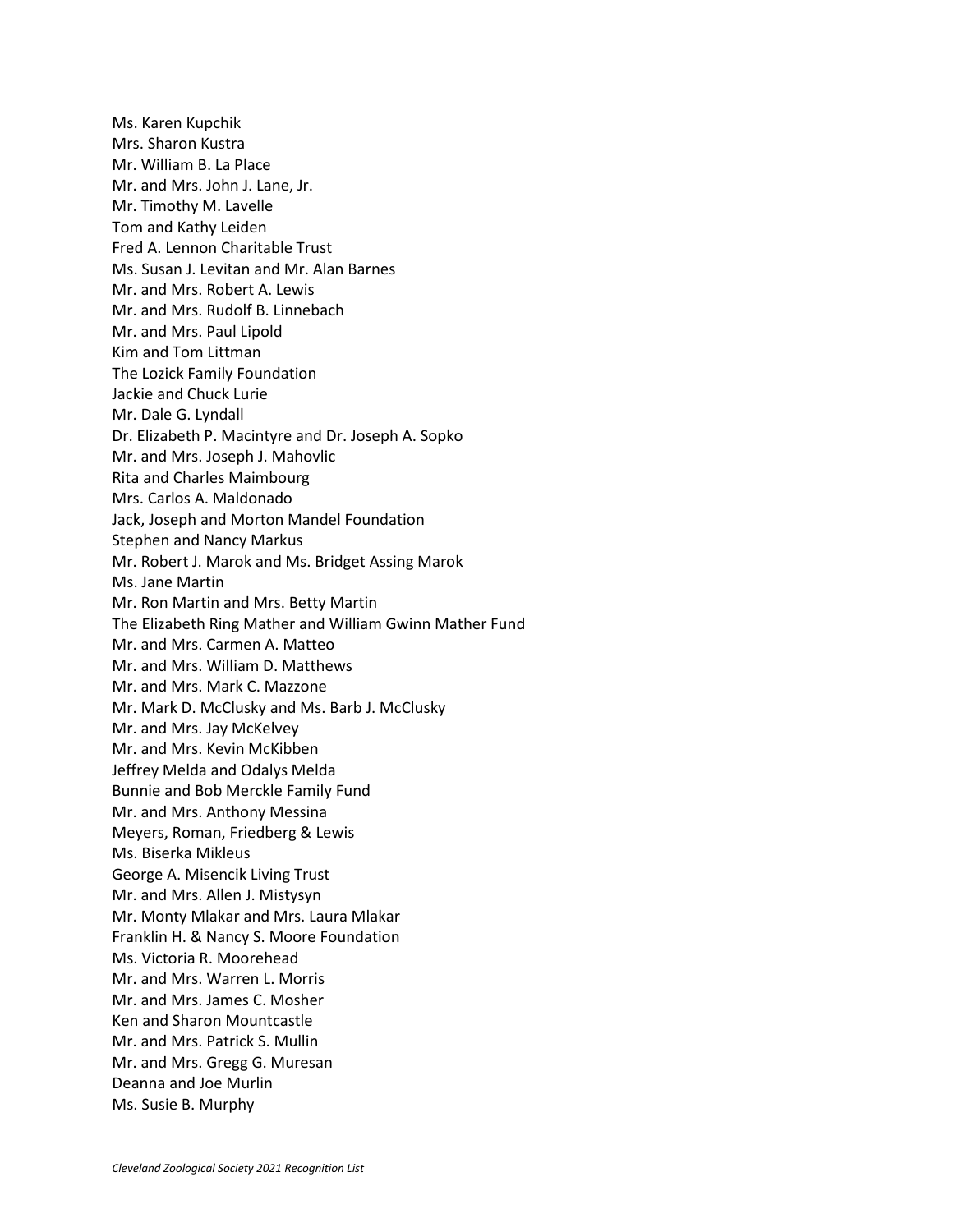Chris and Randy Myeroff Mr. and Mrs. Steven R. Myers Nicholas Naugle and Chelsea Smith Mr. Christopher Nehez Nordson Corporation Northern Trust Bank Mr. Gary M. Novotny Mr. Steele Nowlin and Ms. Chris Jayjack Kristen O'Bryan Michelle Orenick Mr. Jeff Oros Mr. R. R. O'Rourke and Ms. Georgia A. Froelich Mr. and Mrs. Jon H. Outcalt, Sr. Mr. and Mrs. James M. Parish The C. Walder Parke Family Foundation Ms. Shirley M. Pasholk Ms. Shelly M. Peet and Mr. Robert R. Martinko David and Margo Petlowany Mr. and Mrs. Anthony R. Petruzzi The Pincus Family Foundation Mrs. Kimberly Pinter Mr. and Mrs. Ron Plazek Mr. and Mrs. Steven Poe Ms. Deanna Powell and Mrs. Lisa Wray Mrs. Barbara J. Pumphrey Pysht Fund Mr. and Mrs. Allyn J. Pytel Mr. John V. Quackenbush and Mrs. Marie Burr Ms. Marie A. Quintana and Mr. Robert B. Sikora Ms. Susan L. Racey Leonard, Lillian, Faye, Albert B. & Audrey G. Ratner Donor Advised Fund Mr. and Mrs. Pete D. Rebar Mr. Karl B. Ress and Ms. Mary Klein Dr. and Mrs. Brad J. Richmond Mr. Edward Rivalsky Ms. Kristine Roby Mr. and Mrs. Rob Rogers Ms. Benita Rollins RPM International Inc. Mr. and Mrs. Robert G. Ruhlman Ms. Virginia Russell and Mr. Kevin Kunz Mr. and Mrs. David A. Sangree Mr. Jerry P. Sanicky and Mrs. Nicole A. Beckham Mr. and Mrs. Stanley K. Schneider Ms. Mary Kay Schneider Sally and Larry Sears Ms. Rosemary Selepena Mrs. Susan Seman-McDaniel and Mr. Michael McDaniel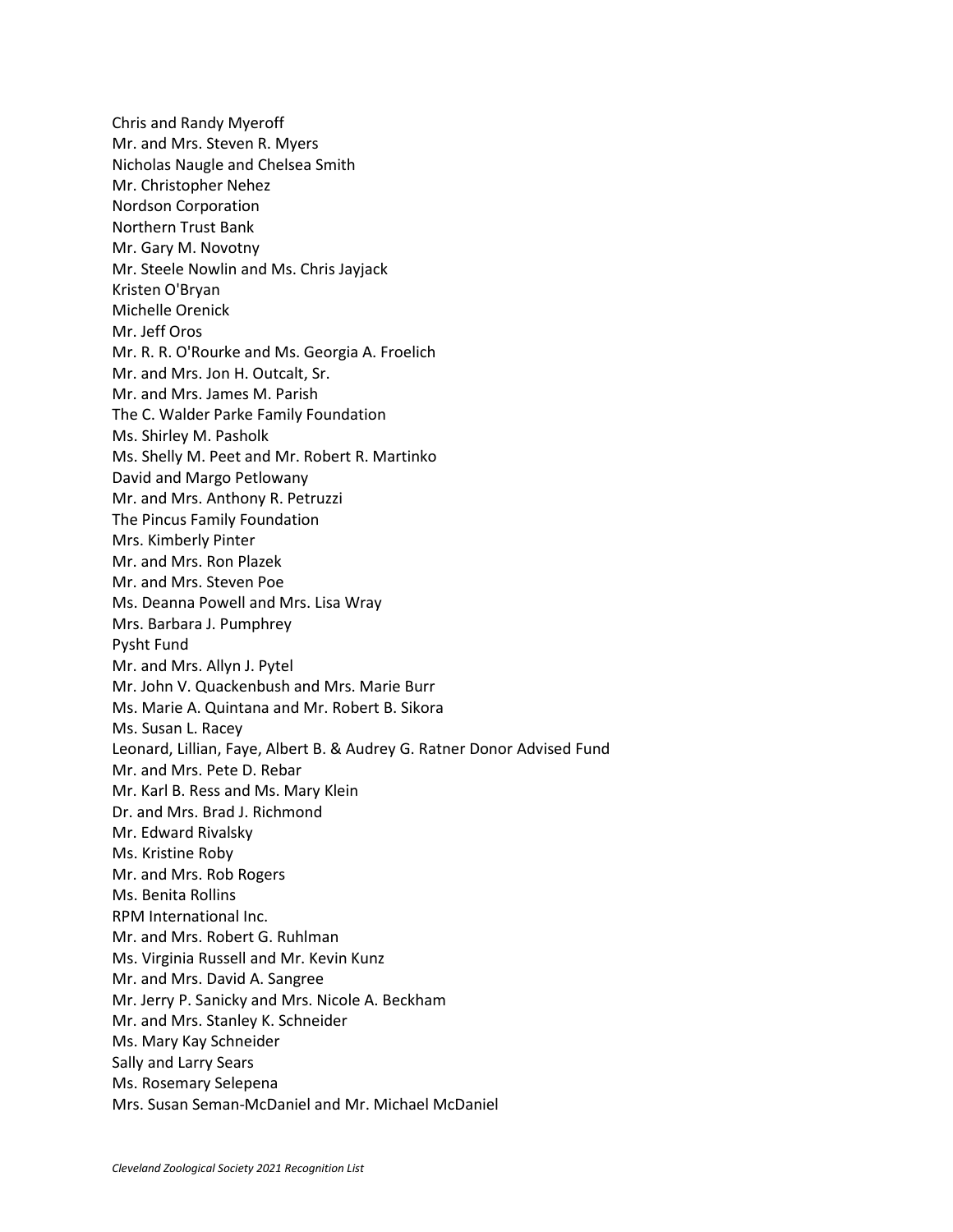Mr. and Mrs. Jeff A. Semanski Dr. and Mrs. Donald M. Shafer Jodi Shankweiler The Sherwin-Williams Company Mr. and Mrs. David T. Shrader Shurtape Technologies, LLC Alan Silver Mr. and Mrs. Charles T. Simon Ms. Kristin Sinnenberg Mr. and Mrs. Greg Skaljac Mr. Allen A. Smith Ms. Robyn W. Smith In Memory of Mark A. Smrekar, Jr. Ms. Ann Snyder Mrs. Nancy Stegens Edward R. & Jean Geis Stell Foundation Mr. and Mrs. Christopher C. Steward The Helen & Louis Stolier Family Foundation Ralph E. and Barbara N. String Fund Stroud Family Exempt Trust II Shea Swedenborg and Janice Verch Mr. Daniel Symons Mr. and Mrs. Kenneth E. Taylor Steve and Sarah Taylor Mr. and Mrs. Jesse Templeton Mr. Arthur L. Thomas Mr. Edward Thomas Mr. Dustin Thompson and Ms. Sarah Fehribach John and Dorothy Tomsic Triple T Foundation Ms. Vivien Tsang and Mr. David Manelski Tucker Ellis LLP Mr. and Mrs. Thomas N. Tyrrell Ulmer & Berne LLP Ms. Carol A. Urick and Ms. Frances Babiasz Mr. Robert Vagi Mr. and Mrs. Thomas V. Vail Van Auken Akins Architects LLC Lisa and Mike Vaughn Ms. Freda Verburg and Mr. Andrew Verburg Mr. John A. Veverka and Ms. Lisa Lieben Mr. and Mrs. Theodore A. Wagner Mr. and Mrs. Gerald Walter Mr. and Mrs. Thomas A. Waltermire Lesia Wasio and Lyndsey Wasio Mr. Thomas J. Webster The S. K. Wellman Foundation WEST Forwarding Services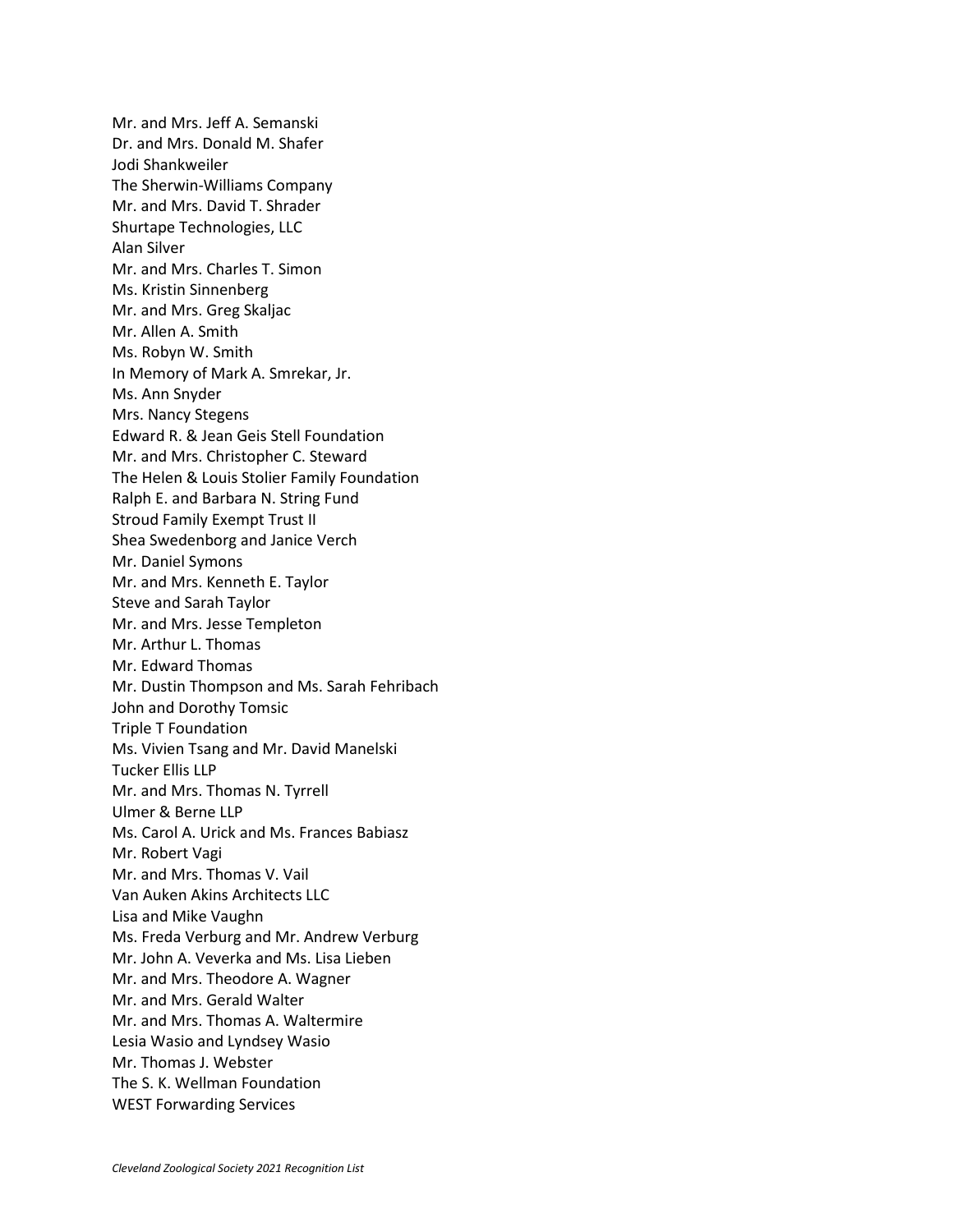Mr. and Mrs. Seth White Mr. and Mrs. Richard B. Whitehead Mrs. Sue Widdows Ms. Sylvia Wildner and Ms. Sue Delaney Richard and Mary Lynn Wills Mr. Daniel Wilson and Ms. Lisa Kucharski Dr. and Mrs. Arthur Wohlfeiler Wong Family Foundation Mr. and Mrs. Donald F. Woodcock Mrs. Lisa Wray and Ms. Deanna Powell Mr. and Mrs. Frank J. Wright Mr. and Mrs. Frank Yaroshak Mr. Norman J. Young Dan and Ellen Zelman Family Foundation Dr. Christine Zirafi and Ms. Susan Zanetti Mrs. Martha Zlotnik

## **Campaign & Program Giving**

**Visionaries** Anonymous Mr. and Mrs. Walter E. Kalberer

#### **Champions**

KeyBank The Lubrizol Corporation Daniel Maltz, The Milton and Tamar Maltz Family Foundation Mr. and Mrs. Donald Messinger Carol and Walt Rosebrough The Kelvin and Eleanor Smith Foundation

#### **Patrons**

Anonymous (2) Ms. Bonnie J. Hagerman Hanes Family Foundation John P. Murphy Foundation The Thomas W. and Florence T. Murphy Fund The Reinberger Foundation Mr. and Mrs. Larry M. Sears The Thomas Famly Van Auken Akins Architects LLC Ms. Jill Van Auken

### **Conservators**

GiGi Benjamin and Phil Woodcock The Bicknell Fund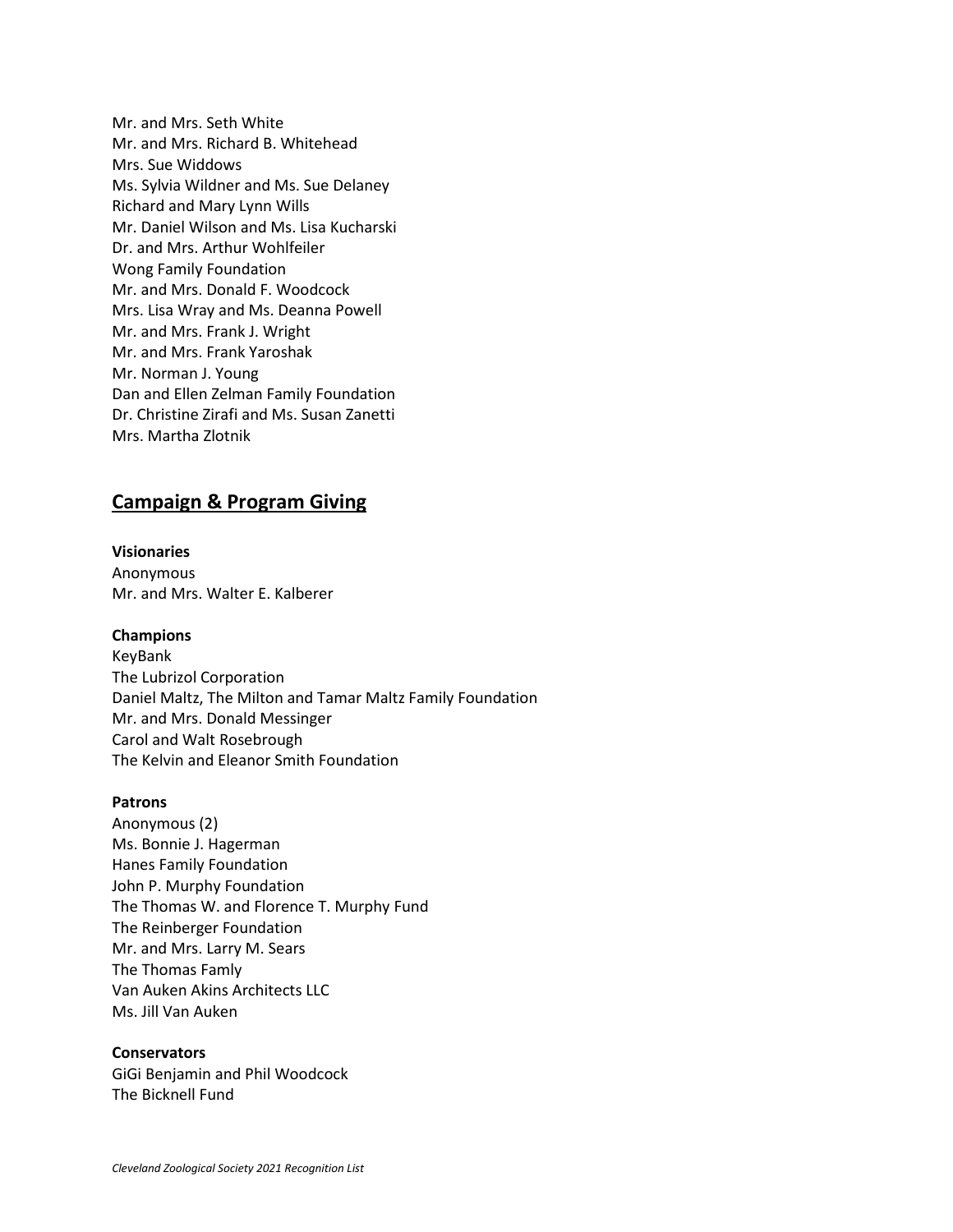Muffy and Jim Boland Dane and Dottie Carney The Conway Family Foundation Eaton Corporation Jim and Linda Francis Joy M. Freda The Carol & Graham Hall Family Foundation Ms. Susan M. King Randy and Chris Myeroff The Nord Family Foundation Nordson Corporation PwC Lisa and Mike Vaughn Mr. Alan Wilber

#### **Keepers**

Anonymous Ms. Carol A. Barnak The Brott Foundation Mr. Gerald F. Cannon and Ms. Kerry Beckette Mr. and Mrs. Paul F. David Mr. and Mrs. Ralph M. Della Ratta Mr. and Mrs. Howard S. Essner Dr. and Mrs. Andrew A. Guzowski Mr. and Mrs. Stephen F. Kirk The Kuhn Family Foundation Lincoln Electric MCPc, Inc. Mr. and Mrs. Allen J. Mistysyn Deanna and Joe Murlin Michelle Orenick The James Parish Family Parker Hannifin Corporation Mary Kay Schneider The Sherwin-Williams Company The David Steffee Chair of Veterinary Medicine Gift Fund Dr. and Mrs. Lars G. Svensson Michael Talty and Helen Talty Charitable Trust Tom and Shirley Waltermire

#### **Special Gifts**

Anonymous AAA East Central Dr. Barbara Brown and Dr. Steve Ward Mr. and Mrs. John G. Day Dominion Energy Ms. Carol H. Donaldson Dr. Julie A. Edgar and Mr. Adrian D. Edgar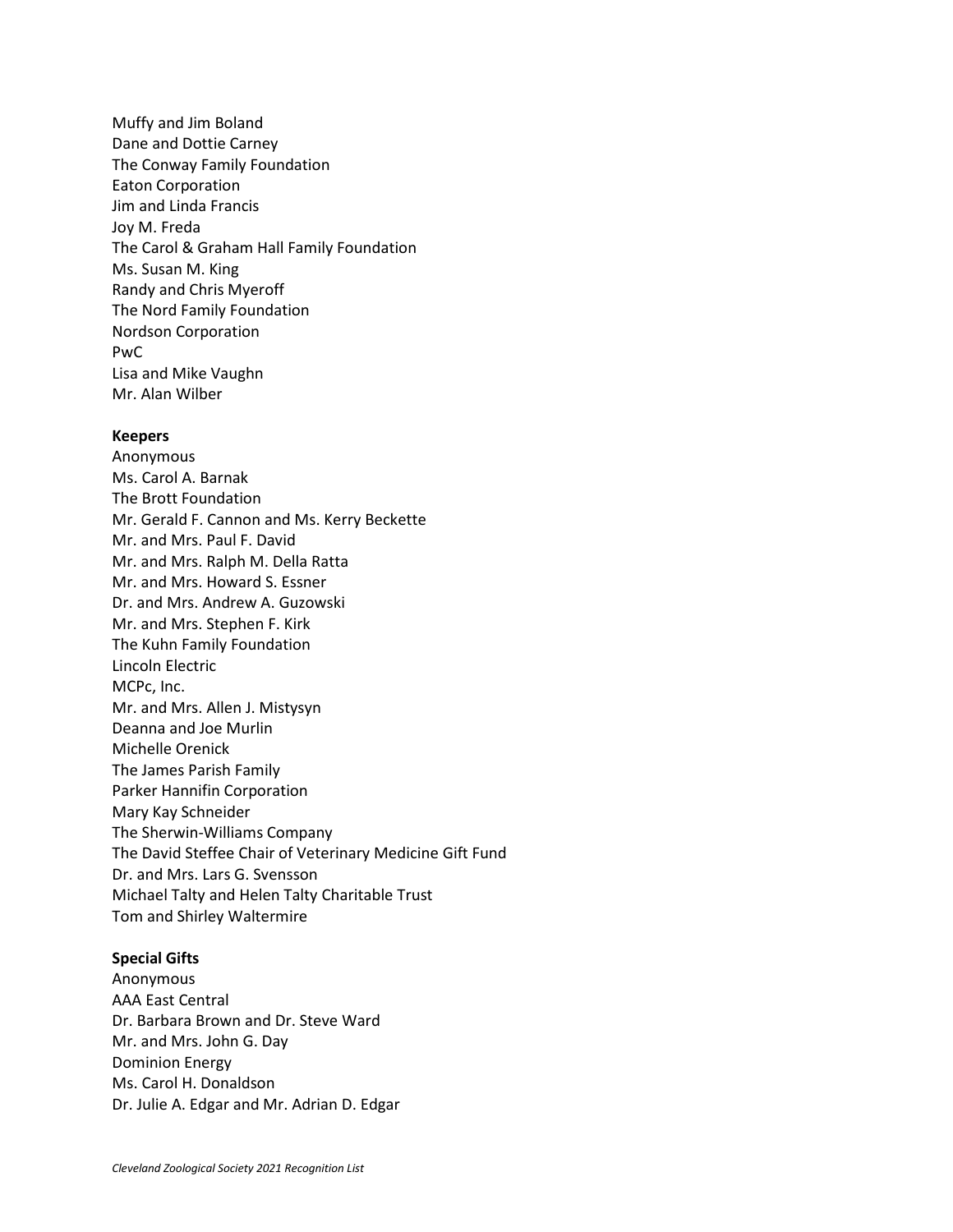Mr. and Mrs. Robert Elmore Findley The Sam J. Frankino Foundation Ms. Janet Glaeser and Ms. Patricia Glaeser The Hankins Foundation Dr. and Mrs. Robert E. Hobbs Mr. and Mrs. Michael J. Horvitz Ms. Lori J. Kalberer Nancy and Bernard Karr The Kaulig Foundation Ms. Terri W. Lange and Mr. Leonard J. Lange The Laub Foundation Mr. and Mrs. David H. Lavelle Dr. and Mrs. Fredric A. Litt Ms. Jane Martin Gregg and Deanna Muresan Mrs. Kimberly Pinter Mr. and Mrs. Ronald E. Plazek Ms. Susan L. Racey Ms. Winifred Shima Synthomer Foundation Terrestrial Brewing Company LLC Triple T Foundation Mr. and Mrs. Thomas N. Tyrrell Thomas V.H. and Iris J. Vail Mrs. Barbara VonBenken Mr. and Mrs. Theodore A. Wagner Dr. Christine Zirafi and Ms. Susan Zanetti

## **ZooFutures**

Anonymous (3) Paul and Kimberly Bednarik Jeffrey M. Biggar Mr. Douglas O. Cooper Jim\* and Ellen June Cowher Mr.\* and Mrs. Gail F. Davies Mr. and Mrs. Ronald V. Estes Denise Jon Finelli Mr. and Mrs. Thomas G. Fowler Jim and Linda Francis Joy M. Freda Larry Gogolick Mr. and Mrs. Mark D. Grenig Leigh and Eric Hall In Memory of Joseph and Janice Hogue